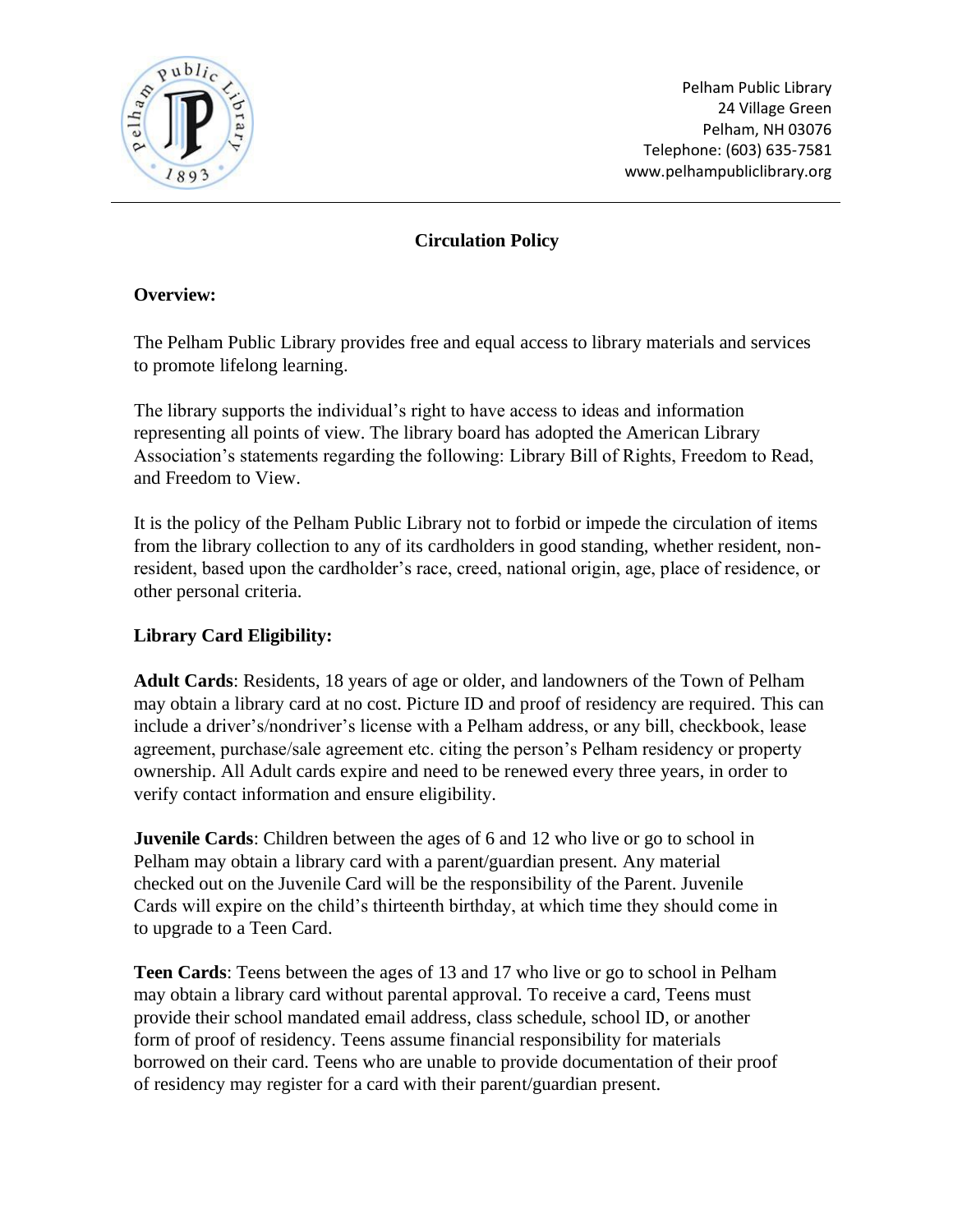**Pelham Employees**: Any non-resident who works in the Town of Pelham may obtain a library card at no cost. Picture ID and proof of employment are required. Cards must be renewed every year.

**Non-Residents:** Adults living outside of Pelham who wish to obtain a library card may do so for an annual fee of \$25.00.

**Self-Registrants**: Residents of Pelham 18 years of age or older may apply online for a library card. These cards will expire one month after initial sign-up, unless patron comes in person to the library with their picture ID and proof of residence. The card will then be renewed and won't expire again for 3 years.

Patrons assume full responsibility for all use made of their library card. By signing the back of the card, the borrower agrees to comply with all library rules and regulations.

Library cards that have been expired and inactive for three years will be deleted from patron database if there are less than \$20 in fines and no blocks on the account.

All patrons borrowing materials must show their valid library card or valid picture ID when checking out material. Library cards are not transferable to others and patrons must use their own card to borrow materials.

If a patron loses their library card, they can request a replacement for \$3.00.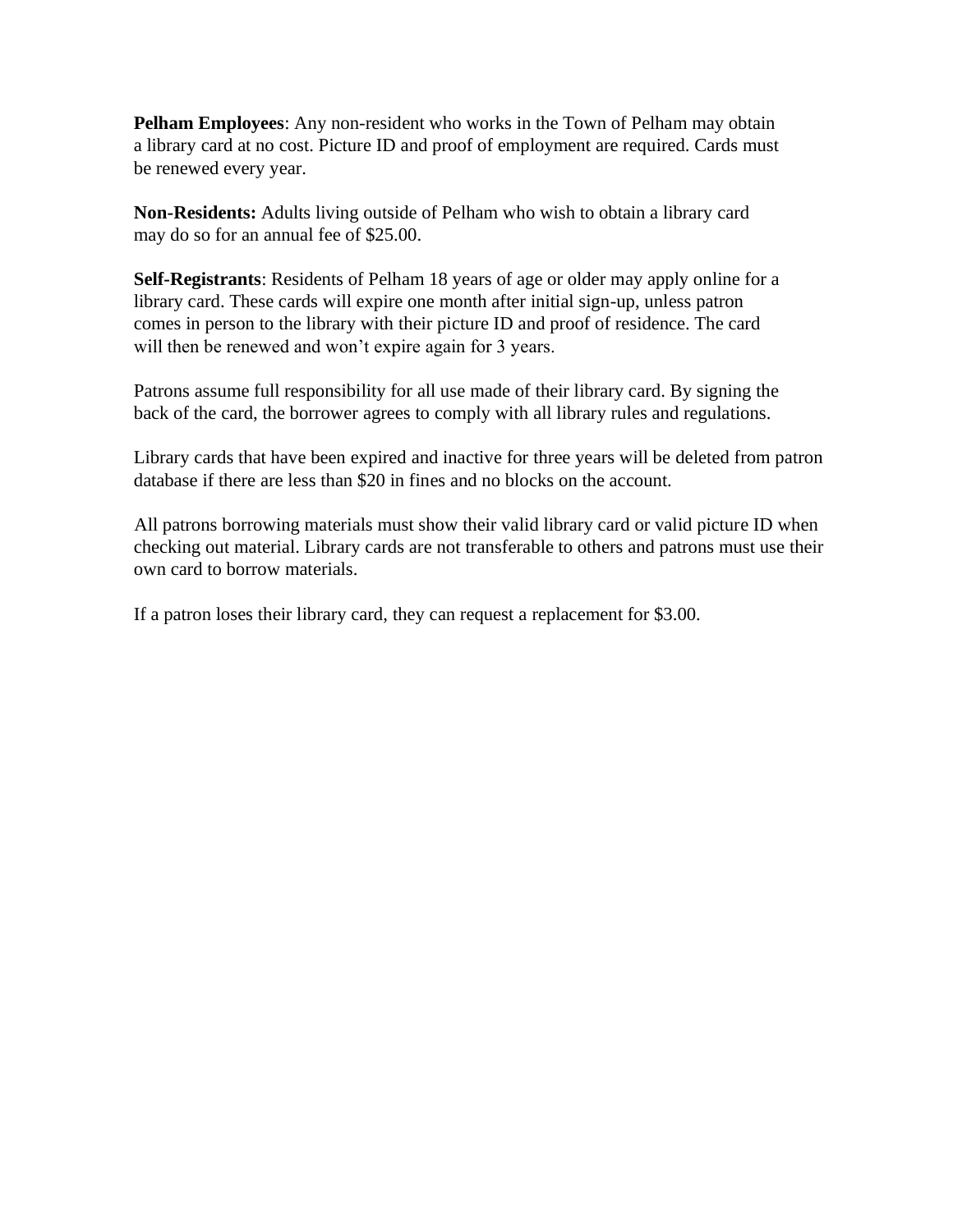# **Loan Periods and Overdue Fine Calculations:**

#### **Books, Magazines, Audiobooks:**

Loan Period: two (2) weeks Renewals: two (2) renewals are allowed consecutively for each item No renewals are allowed on Reserved Items Limit: None Fine: \$0.15 (fifteen cents) per day, per item. Maximum Fine: \$10.00 (ten dollars) per item. Reserves: Yes

#### **DVDs:**

Loan Period: two (2) weeks Renewals: two (2) renewals are allowed consecutively for each item No renewals are allowed on Reserved Items Limit: None Fine: \$1.00 (one dollar) per day, per item. Maximum Fine: \$10.00 (ten dollars) per item. Reserves: Yes **Interlibrary Loans:**

Loan Period: Determined by the lending library Renewals: Only if approved by the lending library, please contact the ILL coordinator to request a renewal. Limit: 5 requests at a time Fine: \$1.00 (one dollar) per day, per items Maximum Fine: \$10.00 (ten dollars) per item.

Replacement fees will be charged for lost or damaged items. (See Lost Damaged Items for more details.)

Renewals may be done by telephone or online by logging into your account.

Materials that are on-hold for other patrons cannot be renewed.

Accounts are capped at \$50 for late fines.

The library does not impose a limit on the number of physical items that may be checked out under a single library card at any given time.

#### **Reserves**

Patrons may place reserves (i.e. holds) either in person, over the telephone, or from the library catalog. All circulating library materials may be placed on reserve. The borrower will be notified as soon as the reserved material is available for pick-up. Once notified, the borrower has seven (7) days to pick up the reserved item(s).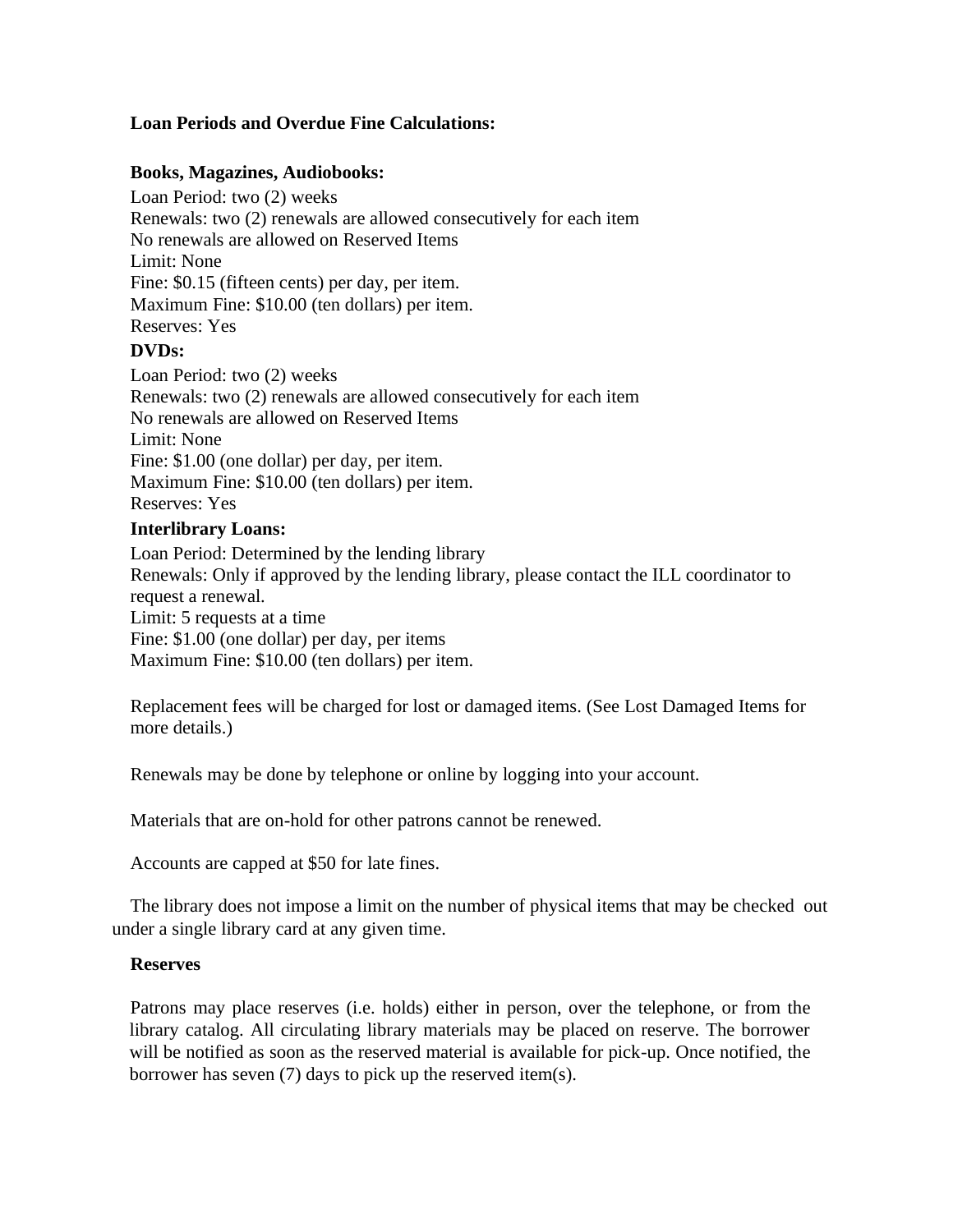Most library materials are available to be checked out. Exceptions include newspapers, some reference materials, and professional materials. Upon request, the Library Director may establish the loan period for non-circulating items, special collections, or materials that are temporarily in great demand.

### **Museum Passes**

Museum passes are provided to Friends of the Library (FLiP) members who are up to date on their annual membership fees.

Passes may be reserved up to one month in advance by calling the library or signing up online.

Passes are limited to one pass per family per day.

Please report cancellations to the library as soon as possible.

Each museum has different methods of providing passes. Please call the library if you are unsure of whether you must pick the pass up in person or whether you print it at home.

#### **NOTE:**

Each museum has its own policy governing the number of adults and children that may be admitted with each museum pass. The library assumes no responsibility for the admittance hours, or days of the week the museum is open to the public. For specifics, patrons are encouraged to call the individual museum.

#### **Overdue Collection Policy**

#### **Notices and Billing Schedule**

| Overdue                                               |  |
|-------------------------------------------------------|--|
| Overdue                                               |  |
| Overdue                                               |  |
| Overdue                                               |  |
| Overdue                                               |  |
| or the item has already been replaced by the library. |  |

Replacement charges will be waived for lost items returned within 90 days of being overdue in good condition. Patrons will still be responsible for overdue fines associated with lost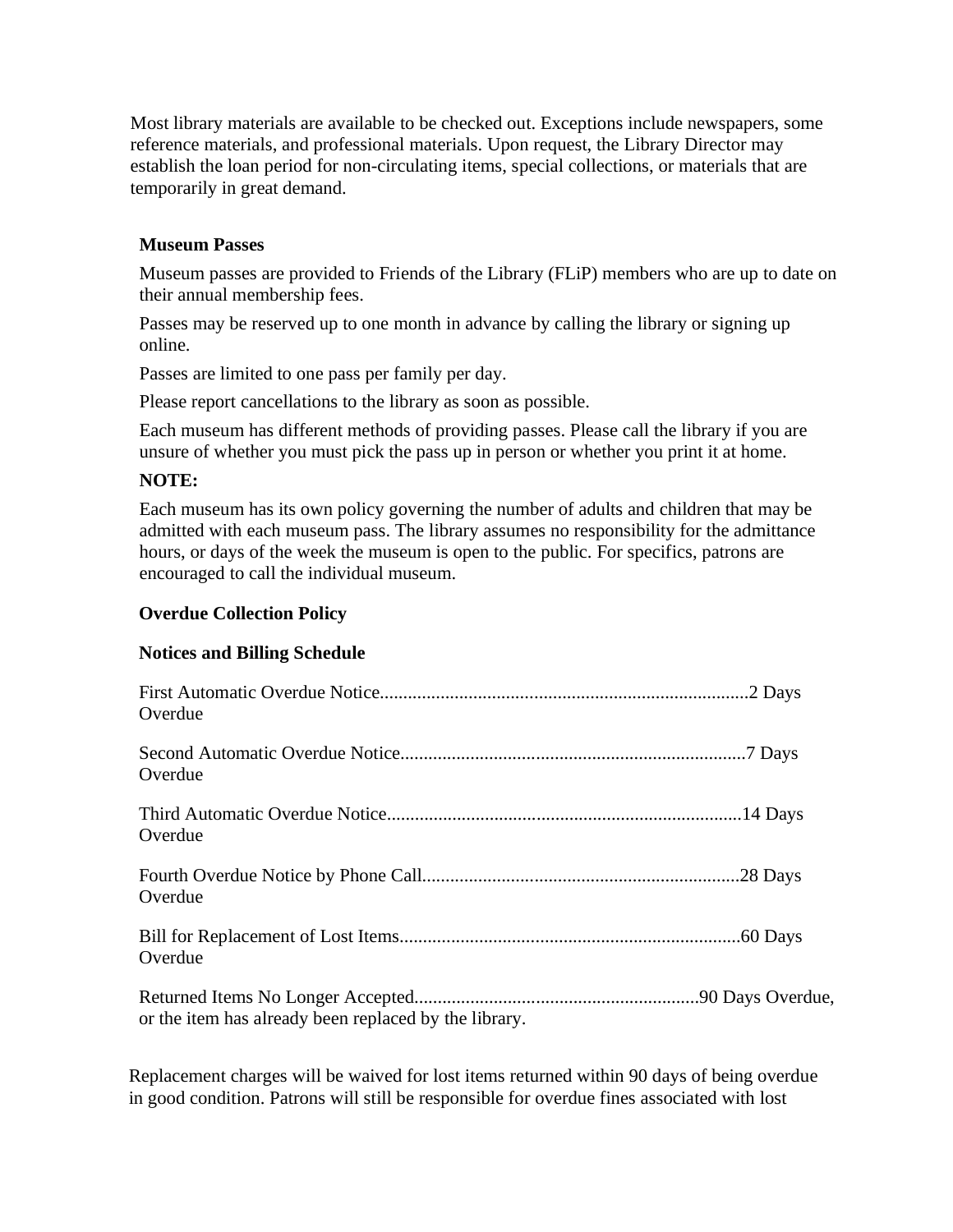items. Items returned after 90 days will not be accepted and patrons will still be responsible for replacement cost.

When the library closes early or is closed for an entire day due to severe weather or other unforeseen reasons, no fines will be calculated on those days. Material(s) that had been due on those days will become due on the next day the library is open for business.

# **Replacement of Lost and Damaged Materials**

If library materials are lost or damaged beyond repair, the borrower may be required to pay for the cost of the item or to replace it. At the discretion of the appropriate department head, the library may accept a replacement copy of a lost or damaged item in lieu of payment.

Patrons who lose or damage a single item in a set, will be responsible for the replacement of the entire set if a single replacement item cannot be acquired.

In the event that a lost item is found after payment, the payment may be refunded only if the item is returned within the 90 day timeframe, and the library has not yet purchased a replacement. Such a refund does not apply to lost interlibrary loan materials that are afterwards found and returned.

The library will charge a \$15.00 fee for any checks returned due to insufficient funds.

# **Claims Returned by the Patron**

Items not found in the library after staff searches are treated as unresolved 'Claimed Returned' issues. Patrons are allowed one unresolved 'Claimed Returned' occurrences within two years. Additional such instances within two years shall be treated as 'Lost' materials and the borrowing patron will be billed for the item.

# **Suspension of Privileges**

The library reserves the right to suspend the borrowing privileges of any patron who fails to return library materials within the specified loan period or who has accumulated \$20.00 (twenty dollars) or more in fines.

Suspended patrons may be reinstated by returning overdue materials or paying for replacements and settling all outstanding fines.

A patron may reapply for a library card five (5) years from the date of an unsettled suspension. The library Director shall then review the application and history of the situation and may elect to restore privileges to the patron.